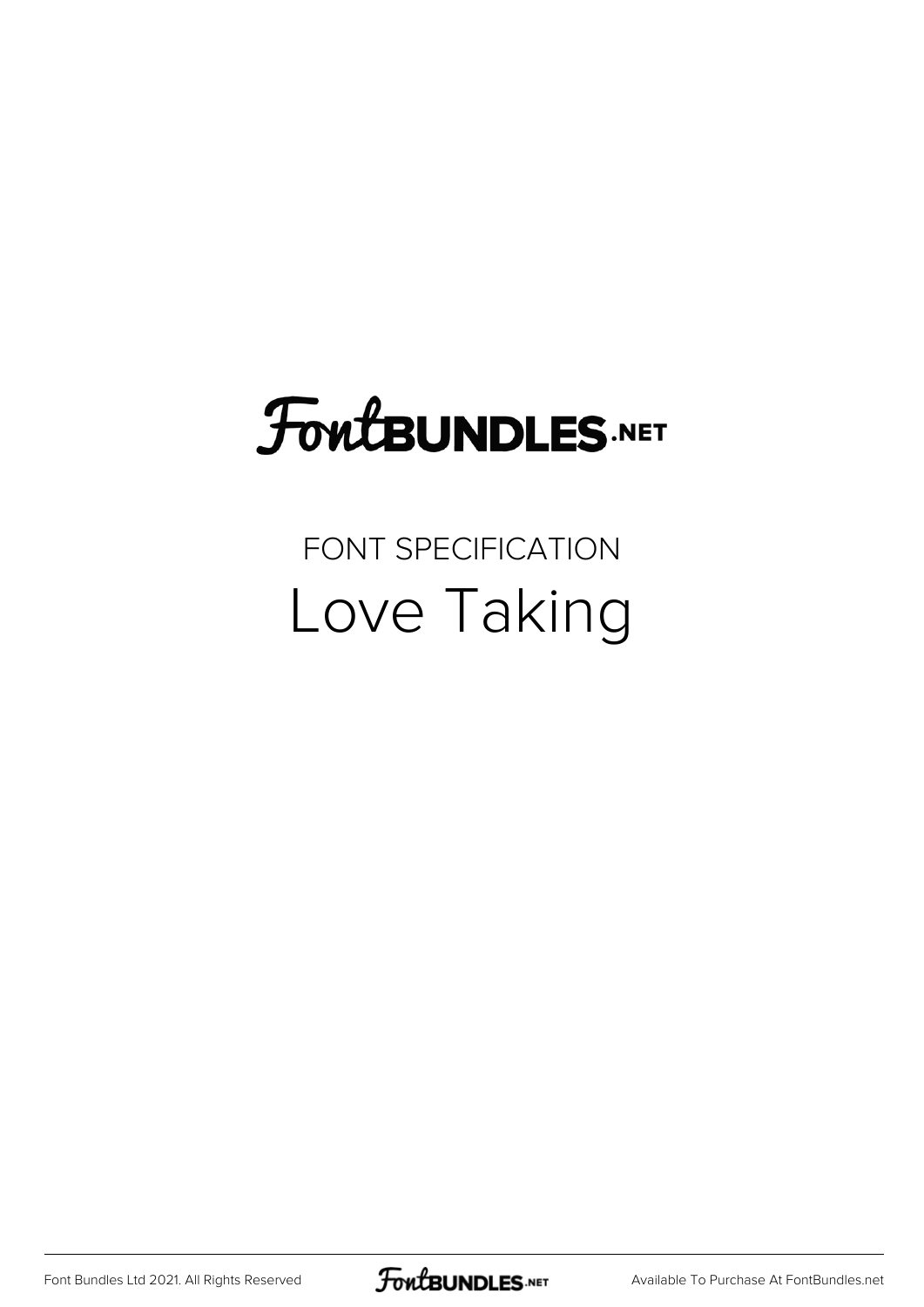#### Love Taking - Regular

**Uppercase Characters** 

#### ABCDEFGHIJKLMNOPQR **STUVWXYZ**

Lowercase Characters

### ABCDEFGHIJKLMNOPQR **STUVWXYZ**

**Numbers** 

#### 0123456789

**Punctuation and Symbols** 

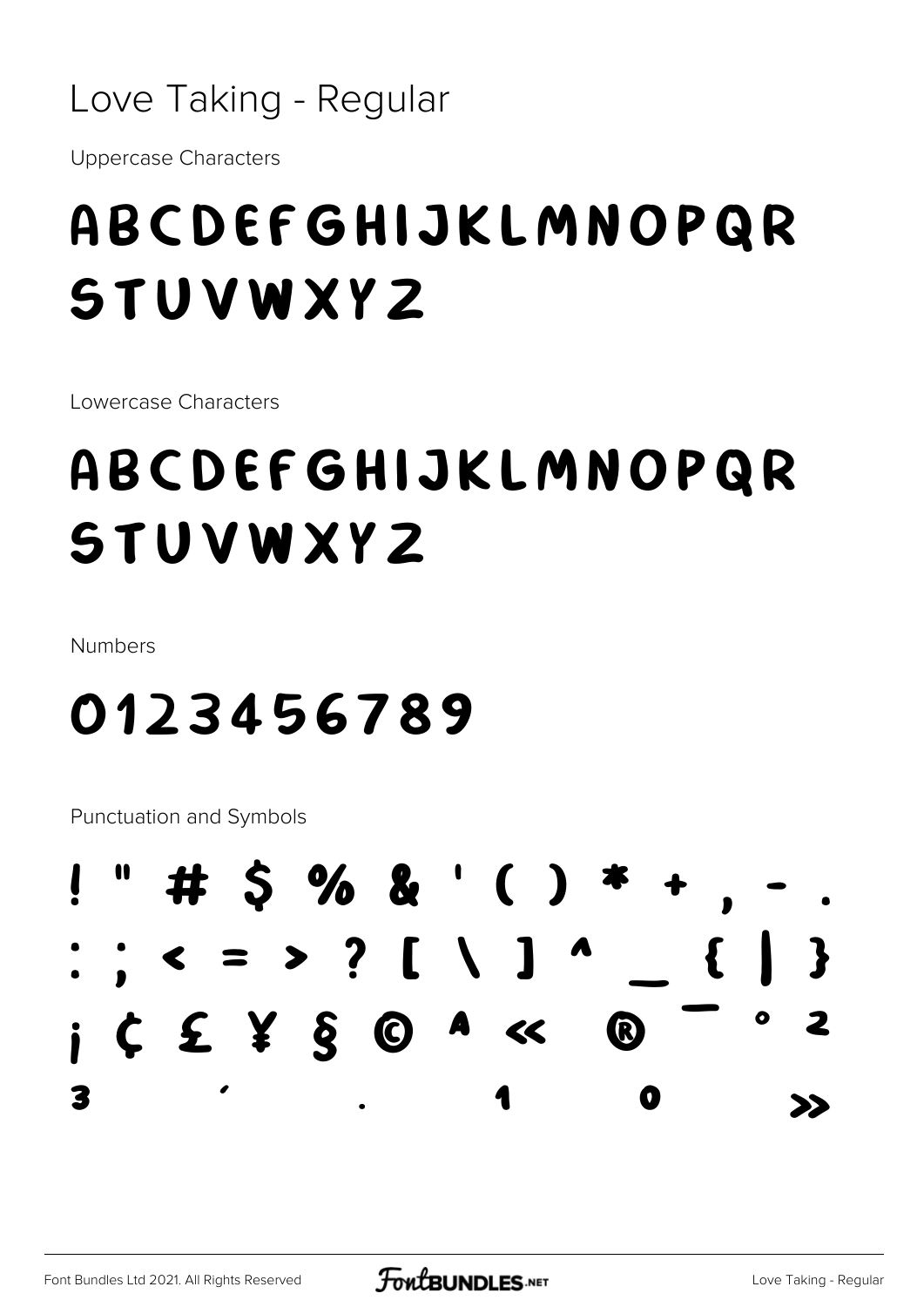All Other Glyphs

# À Á Â Ã Ä Å Æ Ç È É Ê Ë Ì Í Î Ï Ð Ñ Ò Ó Ô Õ Ö × Ø Ù Ú Û Ü Ý Þ ß à á â ã ä å æ ç è é ê ë ì í î ï ð ñ ò ó ô õ